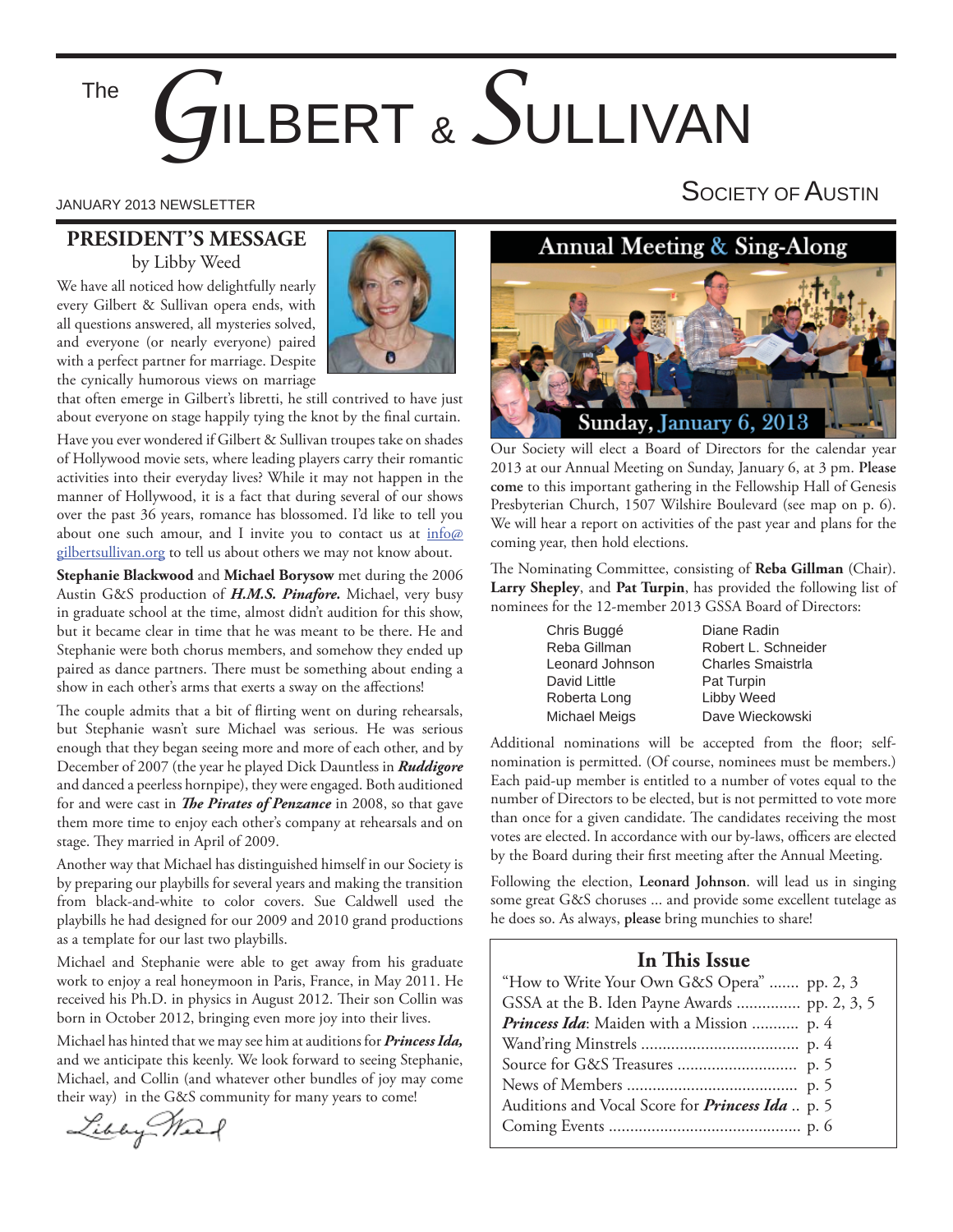#### **"How to Write Your Own Gilbert & Sullivan Opera" by Reba Gillman**



On Sunday, November 11, at 3 pm, a large and enthusiastic crowd gathered at our newest favorite place: Worley Barton Theater at Brentwood Christian School (11908 North Lamar), to attend an unusual program featuring Anna Russell's "How to Write Your Own Gilbert & Sullivan Opera." President Libby Weed welcomed us and gave a short introduction describing how we came to have the

necessary material, and the experience that our Artistic Director, **Ralph MacPhail, Jr.**, had many years ago with the famous Anna Russell. His knowledge of a great deal of G&S information, and his acquaintance with the important people involved, continues to lead to interesting connections and many stimulating ideas. He provided us with the information and obtained the permission to use it, and our creative and energetic producer and Mistress of Ceremonies, **Janette Jones**, got it all together. She was assisted by Dick Deadeye, played by **Russell Gregory**. As I have said before, just to see Russell on the stage adds an indefinable something. He didn't do much, but as he placed his eye patch, adjusted it, struggled with its location, he commanded our complete attention.

We began with the video of the program for which Anna Russell was famous. Her informal but skilled presentation was delightful and soon had us laughing our heads off. It became clear that her wonderful use of words, and recognition of absurd ideas, was the secret of her ability to parody the very clever Gilbert. His fancy words and sometimes wild notions gave her the material, and she used it all with the same intelligent creativity that Gilbert himself employed. Taking off from the well known and dearly loved *H.M.S. Pinafore*, she explained some basic ideas, using fancy names–this opera's heroine was a rich tycoon's daughter, *Pneumonia Vanderfeller.*  The scene was set among the social elite of New York City, "The Great 400." The lowly born *John Smith* was a penniless tenor in love with *Pneumonia.* According to Anna Russell, the tenor is always young, handsome, and not very bright. He often gets to sing an aria pretending to accompany himself on some sort of stringed instrument. *Clodbelly Bunion*, *The Rich Tycoon*, was the important patter singer. *Dandelion*, an older woman and former nursemaid, in the second act reveals an important secret that changes the outcome of the opera. Anna Russell was alone on stage with her pianist, singing all the roles whatever the sex, voice, and class, using a clever assortment of hats to define each role.

It is important to note that Gilbert used the *Pinafore* story to explore themes that are timeless and ever-present in democratic societies– issues of equality and class distinctions. The patter singer Sir Joseph *Porter* explains how he rose from the lower classes to become First Lord of the Admiralty without acquiring any of the knowledge and skills expected in such a post. He expresses the belief that a British seaman is any man's equal–excepting his. Josephine, the Captain's daughter, at first feels obliged to deny her love for the lowly seaman in order to preserve her father's upper middle-class rank. Later, as she acts on that love, she considers what she will lose as a poor man's wife. These themes show up in many Gilbert operas, and are part

of the underlying message that keeps his stories alive more than a century later.

As the video came to an end, we turned our attention to scenes giving examples of these observations, performed live by some of the singers from our shows. These were Kate Clark, Patricia Combs, **Andy Fleming**, **David Fontenot**, **Russell Gregory**, **Rosa Harris**, Daytha Hulion, Angela Irving, Leonard Johnson, Jeffrey Jones-**Ragona**, **June Julian**, **Robert L. Schneider**, and **Jennifer Tullis**, with **Jeanne Sasaki** at the piano providing our orchestra. All but one G&S opera opens with a chorus. 1. David, as Usher, and Company sang "Hark the hour" (*Trial by Jury*). 2. Angela as Josephine, sang "The hours creep on apace" (*H.M.S. Pinafore*). She did a fine job presenting the woman's conflict between her love and her class. 3. June as Julia Jellicoe and Robert as Ludwig sang "Now, Julia, come, Consider it from" (The Grand Duke). This not-so-well known opera makes fun of a theater company with grandiose ambitions. 4. Jeffrey as Nanki-Poo sang "A wandr'ing minstrel, I" (The Mikado). Jeffrey, on the stage instead of in the pit, did a fine, sweet, gentle, and musicianly performance (complete with a rather fake-looking stringed instrument). 5. Robert as The Judge, and Company sang the patter song "All hail great Judge" (*Trial by Jury*). 6. Daytha as Rose Maybud, Rosa (Dame Hannah), Leonard (Richard Dauntless), David (Old Adam Goodheart), and Company sang "When the buds are blossoming" (*Ruddigore*), a sample of a Sullivan madrigal, when action ceases and pure music reigns. 7. Patricia, as Buttercup, and Company, sang "A many years ago" (*H.M.S. Pinafore*, Act II finale). This is the moment–the contralto reveals the truth, all changes, virtually everyone lives happily ever after. 8. Continuing the Finale (*H.M.S. Pinafore*), Kate (Josephine), Jennifer (Cousin Hebe), Andy (Ralph Rackstraw), Russell (Dick Deadeye), Robert (Sir Joseph Porter), David (Captain Corcoran), and Company.

And to end it all: "Hail, Poetry" (*The Pirates of Penzance*), sung by David, Company, and Audience, and "Now to the banquet we press" (*The Sorcerer*), Company and Audience. And then to the welcoming lobby to sample the delicious "munchies" and enjoy the happy conversation.

Thanks to Glen Gordon and the Valley Light Opera of Amherst, Massachusetts, for the use of Gordon's script, "Parody of Parodies."

Thanks to Ralph MacPhail, Jr., who allowed us to use his precious video of the Anna Russell show.

#### **GSSA at the B. Iden Payne Awards Ceremony**

On October 29, the Gilbert & Sullivan Society of Austin was well-represented at the B. Iden Payne Awards Ceremony, held at

the new Topfer Theatre at ZACH. GSSA attendees included award nominees **Janette Jones** and **Arthur DiBianca**; performers representing our *Patience* production: **Kate Clark**, **Patricia Combs**, **Wayne Davis**, **David Fontenot**, **Daytha Hulion**, and **Robert L. Schneider**; *Patience* Production Manager **Bill Hatcher**; and Board Member **Reba Gillman**. While we brought home no trophies this year, the nominations were an honor and an opportunity to introduce Gilbert and Sullivan to more of the Austin theatrical community.

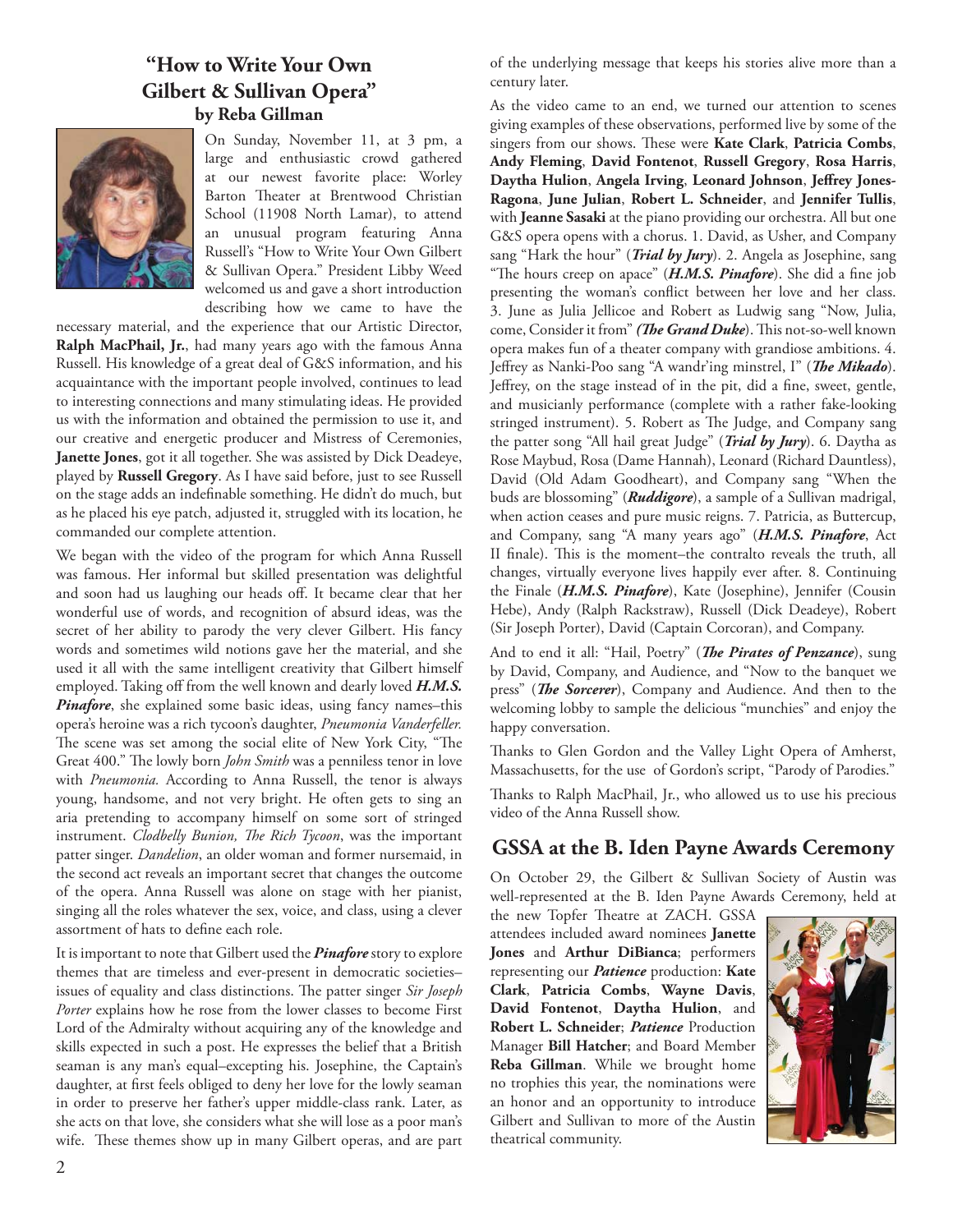# **"How to Write Your Own Gilbert & Sullivan Opera" Musicale**<br>*see more at* gilbertsullivanaust

*photos courtesy Steve Schwartzman see more at* **gilbertsullivanaustin.smugmug.com**

















**Gilbert & Sullivan Society at the B. Iden Payne Awards Ceremony**<br>*photos courtesy Bill Hatcher see more at* **gilbertsullivanaustin.sm** *photos courtesy Bill Hatcher see more at* **gilbertsullivanaustin.smugmug.com**



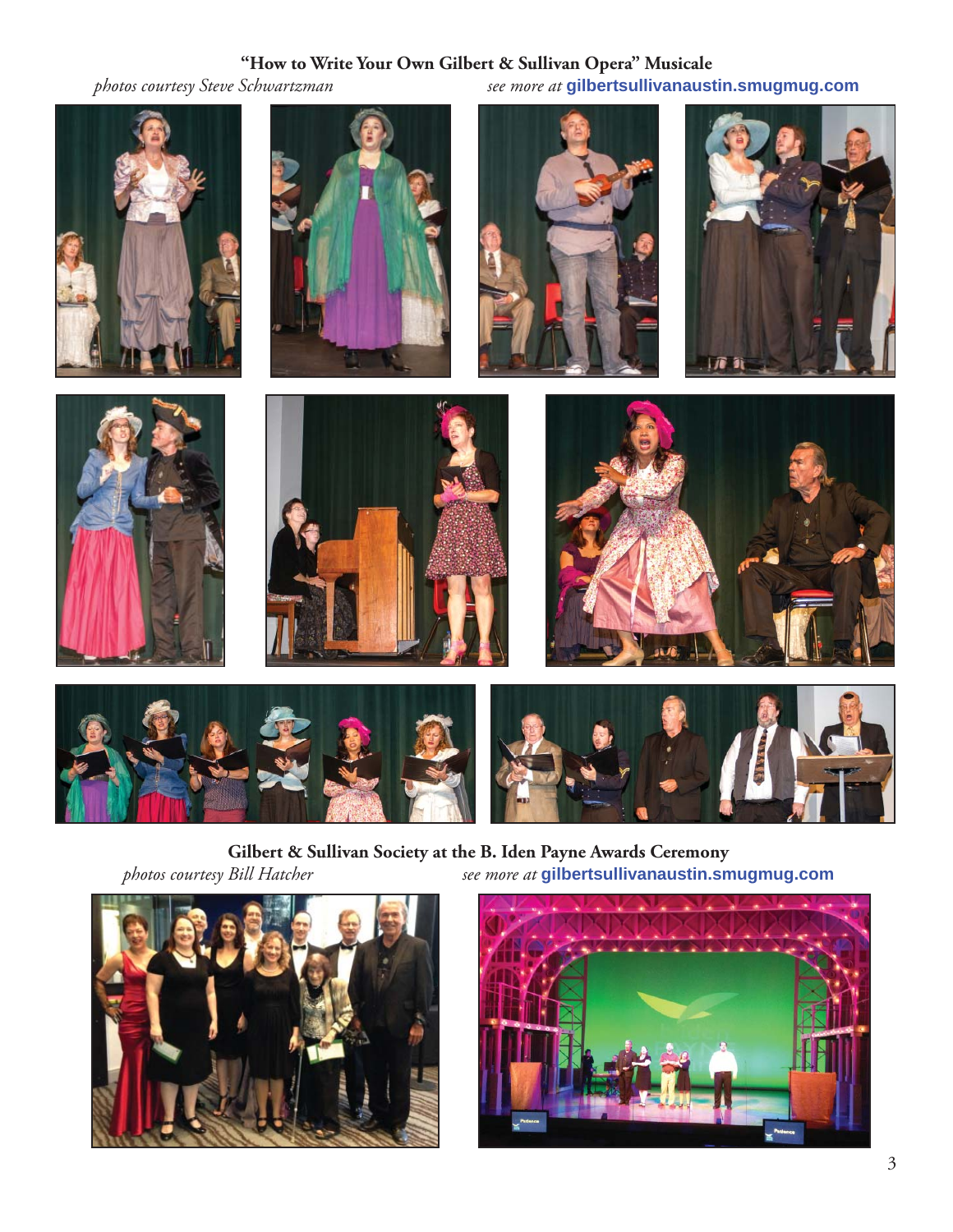## *Princess Ida:* **Mighty Maiden with a Mission and A Mighty Melodic Comic Opera, Too**



#### **by Ralph MacPhail, Jr.**

This summer the Gilbert & Sullivan Society of Austin will complete the cycle of the 11 frequently-produced Savoy operas with *Princess Ida; or, Castle Adamant*. True it is that numbers from this most melodic and amusing of shows have frequently graced musicale programs, and while acknowledging that a semi-staged concert production was offered several years ago at Westminster Manor,

this will be the first fully staged production not only by GSSA but, as far as we've been able to determine, the first full production ever to be staged in Austin.

And I couldn't be more excited about it! *Princess Ida* was first produced in London by Richard D'Oyly Carte in 1884, one in the succession of his hits that began in 1875 with *Trial by Jury*. That venerable one-act, of course, makes fun of the British legal system; in succession came Gilbert's tilts at the aristocracy (*The Sorcerer*), Her Majesty's Royal Navy (*H.M.S. Pinafore*), Robert Peel's "bobbies" (*The Pirates of Penzance*), the "aesthetic movement" (*Patience*), and the House of Lords (*Iolanthe*).

What next? Well, women's education for one thing (but as we shall see, that wasn't all). Sullivan had been rankling against Gilbert's topsy-turvy plots and situations, and hankering for a story of "real human interest and probability." That he got, even if Gilbert had to dip into his library of previously written plays for inspiration—and more than a little dialogue as well.

Gilbert's main source was his own "Respectful Per-Version" of Alfred, Lord Tennyson's long poem, The Princess, A Medley (1847); his burlesque was produced at the Olympic Theatre in 1870. The Princess was presented in five acts, written in blank verse with new lyrics for well-known musical numbers added, and laced with excruciating puns—all typical of the burlesque tradition out of which grew the Gilbert & Sullivan operas during the first decade of the collaboration.

In 1870, women had few opportunities for higher education in England. Between 1870 and 1884, however, the picture changed: Girton and Newnham Colleges opened in Cambridge, and Oxford boasted Somerville and Lady Margaret Hall. The University of London was not far behind; two years before *Princess Ida* opened, Westfield College, the U. of L.'s first women's college, was established. (In my library I have a book entitled *Castle Adamant in Hampstead: A History of Westfield College 1882-1982.*)

In *Princess Ida—*and both Tennyson's poem and Gilbert's 1870 burlesque—the title character has established a women's university from which all men are barred—even chessmen (well, in Gilbert's!). "Man," they are taught, "is Nature's sole mistake!" Princess Ida and her small faculty, along with a hundred female students, sequester themselves at Castle Adamant, one of her father's country houses, and ambitiously soar "towards the Empyrean heights/ Of every kind of lore" "in search of wisdom's pure delight."

Enter Prince Hilarion and his two pals. Hilarion had been betrothed to Ida at the early age of one (when he was twice her age: two!), and he's determined to breach the battlements of Castle Adamant to claim his bride by storming "their bowers/ With scented showers/ Of fairest flowers/ That we can buy."

They do—in Act II—but without flowers; instead they disguise themselves as female students—and homely ones at that! But along the way Hilarion & Co. and the academics of Castle Adamant delight the audience with an incredibly lovely sequence of musical numbers that is frequently called "The String of Pearls."

In addition to women's education, *Princess Ida* also aims its shaft at mindless macho militarism, the oratorios of Handel, grand opera and even Darwin and his controversial *Origin of Species* (1859)! I've no space to discuss the intricacies of the plot (a luncheon on-stage, an heroic rescue of Ida from drowning, a fight or two, and a Victorian male strip-tease—of suits of armor!), the clever characterizations, the *three* colorful sets, the multiple costumes. You can certainly read more by going to the Gilbert & Sullivan Archive on-line—and listen to some of the music as well. More detail in my next column.

In the meantime, both of Gilbert's plays are available on-line (at the Gilbert & Sullivan Archive). Project Gutenberg will yield Tennyson's **The Princess**. Lulu Books sells (for \$9.00 + postage) a volume with both of Gilbert's plays *and* an abbreviated version of the Tennyson poem; search on "*The Princess and Princess Ida*" at Lulu.com.

A large cast of principals and a chorus of 12 ladies and 12 gentlemen will be our goal at auditions March 2 and 3. Questions? Please send e-mail: **RafeMacPhail@Yahoo.com**.

Which character in *Princess Ida* is often considered to be a Gilbertian self-portrait? Which number occasionally prompted the D'Oyly Carte to hire a "grand opera guest artiste" when performing the work in London? Which number sounds like the music was written by the composer of *Messiah*? Which two speeches show Gilbert's familiarity with *Hamlet* and "the Scottish play" (even *if* the librettist professed to disdain Shakespeare)?

Delights lie ahead as we progress towards those empyrean heights. Do plan to join us on the climb!

#### **Wand'ring Minstrels**

The Wand'ring Minstrels of the Gilbert & Sullivan Society of Austin are busy rehearsing for their big concert at Villa Antonia (villaantonia.com) on Jan. 8, 2013, as part of their Twilight Concert Series. They will be singing G&S favorites as well as adding some opera to their program.

Contact **Robert L. Schneider** (**bigdaddymusic1@gmail.com**), or see our website (**www.gilbertsullivan.org**) for further details or to schedule the Wand'ring Minstrels for your organization.



is the official moving and storage company of The Gilbert & Sullivan Society of Austin. Many thanks, Armstrong!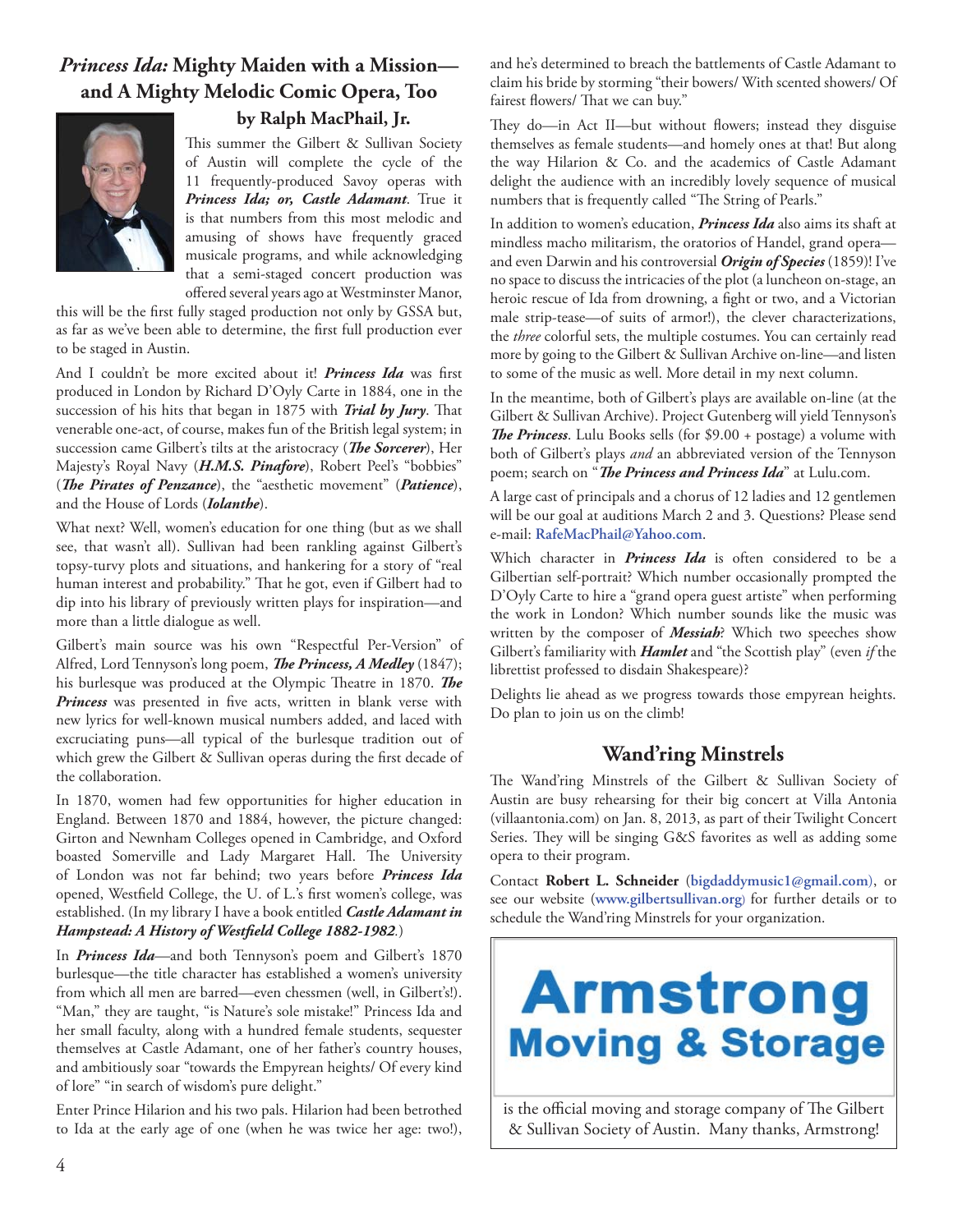|                                                                  | <b>MEMBERSHIP FORM</b><br>We encourage you to join our Society. If you are a member, please check your membership renewal on the top of the mailing label.<br>If expired or near expiration, your membership needs to be updated! To correct your address, renew your membership, or become a<br>member, complete this form, and mail it to us with your check, payable to "GSSA", or call to join (512) 472-4772 (GSSA). |
|------------------------------------------------------------------|---------------------------------------------------------------------------------------------------------------------------------------------------------------------------------------------------------------------------------------------------------------------------------------------------------------------------------------------------------------------------------------------------------------------------|
| Please check a membership category:<br>Individual $(\$20-\$29)$  |                                                                                                                                                                                                                                                                                                                                                                                                                           |
| Family/Group (\$30-\$49)                                         |                                                                                                                                                                                                                                                                                                                                                                                                                           |
| <b>Patron (\$50-\$99)</b><br>Grand Duke or Duchess (\$100-\$249) |                                                                                                                                                                                                                                                                                                                                                                                                                           |
| <b>Major General (\$250-\$499)</b>                               | Does your company match donations? _____________________                                                                                                                                                                                                                                                                                                                                                                  |
| Pooh-Bah (\$500-\$999)<br><b>Pirate King (\$1000-\$2499)</b>     | I'd like to volunteer. I'm interested in:                                                                                                                                                                                                                                                                                                                                                                                 |
| <b>Savoyard</b> (\$2500 & up)                                    |                                                                                                                                                                                                                                                                                                                                                                                                                           |
|                                                                  | We are proud to list our members in our programs, but if you would prefer NOT to be listed in our programs, please check here:                                                                                                                                                                                                                                                                                            |

#### **Source for Gilbert & Sullivan Treasures**

The Gilbert & Sullivan Music Treasury (www.gandsmusictreasury. com) is a new online store selling gifts and collectibles that celebrate the comic operas of Gilbert & Sullivan. Their wares include DVDs, books and collectibles. They also have a link to the recently published *Papers, Presentations and Patter* edited by our esteemed Artistic Director, Ralph MacPhail, Jr.

### **NEWS of our MEMBERS**

**Spencer Reichman**, who has often performed with us (most recently in the chorus of *Patience*), won first place, 2012 NATS (National Association of Teachers of Singing) - division VIII (College Junior) Texoma Region, held this year at UNT in Denton, TX. There were over 650 initial contestants at various levels. As winner, he was awarded a partial scholarship to AIMS, the American Institute of Musical Studies, summer vocal program in Graz, Austria. Bravo, Spencer! **Auditions for** *Princess Ida*



*Janette Jones and Arthur DiBianca, both Nominees for their memorable performances in* **Patience***, at the B. Iden Payne Awards Ceremony*



Auditions for our summer 2013 production of *Princess Ida* will take place from 10 am to 6 pm on March 2, and 3 pm to 6 pm on March 3 at Genesis Presbyterian Church at 1507 Wilshire Boulevard. Look for more details in the next newsletter.

#### **Vocal Scores for** *Princess Ida*

Thinking of auditioning for *Princess Ida*? There is a public domain vocal score on our website (**www.gilbertsullivan.org/ SummerProduction.htm**, and look on the right for a link to the vocal score). Auditioners do not have to use music from *Princess Ida*, but this provides easy access for those who wish to use it. This is not the score that will be used for the production; the official score will be provided free to members of the cast at the first rehearsal. If you have any questions, email our Production Manager, **Bill Hatcher**: **bill. hatcher@hotmail.com**. Our thanks go to James Cooper, President of Troupers Light Opera, for the public domain score.

#### **Send Us Your News!**

The next newsletter should arrive in early February; the deadline for submissions is January 21. Please send your news to news@gilbertsullivan.org. Thanks!